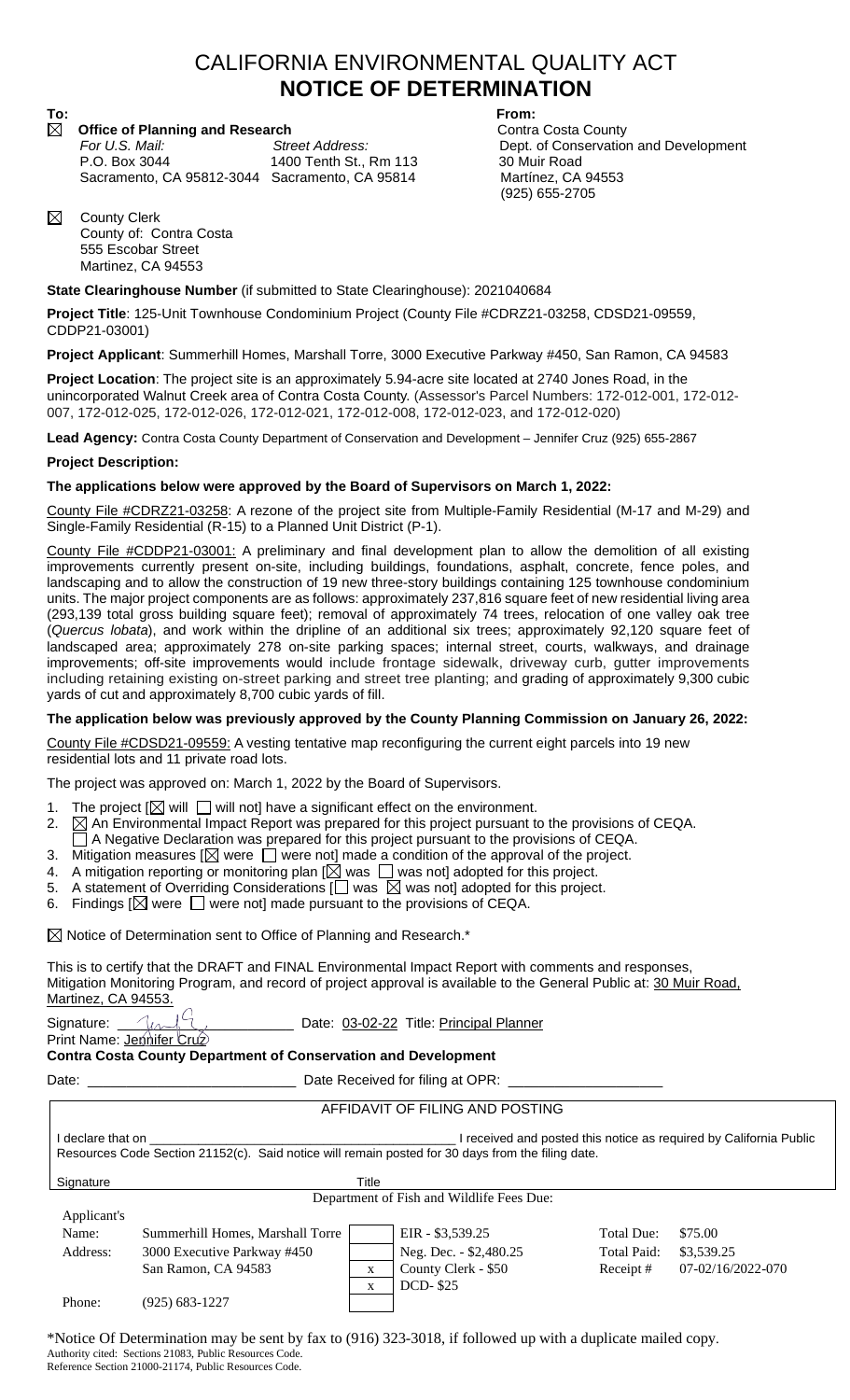| <b>If</b> State of California - Department of Fish and Wildlife |  |  |
|-----------------------------------------------------------------|--|--|

# 2022 ENVIRONMENTAL DOCUMENT FILING FEE

**CASH RECEIPT** 

 $\tilde{g}$  .

 $\theta$  and  $\theta$  . In the  $\theta$ 

| DFW 753.5a (REV. 01/01/22) Previously DFG 753.5a                                                                                                                                                                                                                                                                                                                         |                                                                               |                                   |                  |                                            |  |
|--------------------------------------------------------------------------------------------------------------------------------------------------------------------------------------------------------------------------------------------------------------------------------------------------------------------------------------------------------------------------|-------------------------------------------------------------------------------|-----------------------------------|------------------|--------------------------------------------|--|
|                                                                                                                                                                                                                                                                                                                                                                          |                                                                               | Print                             | <b>StartOver</b> | <b>Finalize&amp;Email</b>                  |  |
|                                                                                                                                                                                                                                                                                                                                                                          |                                                                               | <b>RECEIPT NUMBER:</b>            |                  |                                            |  |
|                                                                                                                                                                                                                                                                                                                                                                          |                                                                               | 07-02/16/2022-070                 |                  |                                            |  |
|                                                                                                                                                                                                                                                                                                                                                                          |                                                                               |                                   |                  | STATE CLEARINGHOUSE NUMBER (If applicable) |  |
| SEE INSTRUCTIONS ON REVERSE. TYPE OR PRINT CLEARLY.                                                                                                                                                                                                                                                                                                                      |                                                                               |                                   |                  |                                            |  |
| <b>LEAD AGENCY</b>                                                                                                                                                                                                                                                                                                                                                       | <b>LEADAGENCY EMAIL</b>                                                       |                                   | DATE             |                                            |  |
| CONTRA COSTA COUNTY DEPARTMENT OF CONSERVATION AND DEVELOPMENT                                                                                                                                                                                                                                                                                                           |                                                                               |                                   | 02/16/2022       |                                            |  |
| COUNTY/STATE AGENCY OF FILING                                                                                                                                                                                                                                                                                                                                            |                                                                               |                                   |                  | DOCUMENT NUMBER                            |  |
| CONTRA COSTA COUNTY                                                                                                                                                                                                                                                                                                                                                      |                                                                               |                                   | 2022-00067       |                                            |  |
| PROJECT TITLE                                                                                                                                                                                                                                                                                                                                                            |                                                                               |                                   |                  |                                            |  |
| 125-UNIT TOWNHOUSE CONDOMINIUM PROJECT (COUNTY FILE #CDRZ21-03258, CDSD21-09559, CDDP21-03001)                                                                                                                                                                                                                                                                           |                                                                               |                                   |                  |                                            |  |
| PROJECT APPLICANT NAME                                                                                                                                                                                                                                                                                                                                                   | <b>PROJECT APPLICANT EMAIL</b>                                                |                                   | PHONE NUMBER     |                                            |  |
| SUMMERHILL HOMES, MARSHALL TORRE                                                                                                                                                                                                                                                                                                                                         |                                                                               |                                   | (925) 683-1227   |                                            |  |
| PROJECT APPLICANT ADDRESS                                                                                                                                                                                                                                                                                                                                                | <b>CITY</b>                                                                   | <b>STATE</b>                      | <b>ZIP CODE</b>  |                                            |  |
| 3000 EXECUTIVE PARKWAY #450                                                                                                                                                                                                                                                                                                                                              | <b>SAN RAMON</b>                                                              | CA                                | 94583            |                                            |  |
| PROJECT APPLICANT (Check appropriate box)                                                                                                                                                                                                                                                                                                                                |                                                                               |                                   |                  |                                            |  |
| School District<br>Local Public Agency                                                                                                                                                                                                                                                                                                                                   | <b>Other Special District</b>                                                 | State Agency                      |                  | <b>区</b> Private Entity                    |  |
| <b>CHECK APPLICABLE FEES:</b><br>Environmental Impact Report (EIR)<br>Mitigated/Negative Declaration (MND)(ND)<br>ப<br>Certified Regulatory Program (CRP) document - payment due directly to CDFW<br>$\Box$ Exempt from fee<br>Notice of Exemption (attach)<br>CDFW No Effect Determination (attach)<br>Fee previously paid (attach previously issued cash receipt copy) |                                                                               | $$3,539.25$ $$$<br>$$1,203.25$ \$ |                  | 3,539.25<br>$$2,548.00$ $$$                |  |
| Water Right Application or Petition Fee (State Water Resources Control Board only)<br>County documentary handling fee<br>$\Box$ Other                                                                                                                                                                                                                                    |                                                                               | \$<br>$50.00$ \$<br>\$<br>\$      |                  | 50.00                                      |  |
| <b>PAYMENT METHOD:</b><br>Other JV#2439-00<br><b>x</b> Check<br>$\Box$ Credit<br>$\Box$ Cash                                                                                                                                                                                                                                                                             |                                                                               | <b>TOTAL RECEIVED</b>             |                  | 3,589.25                                   |  |
| <b>SIGNATURE</b>                                                                                                                                                                                                                                                                                                                                                         | AGENCY OF FILING PRINTED NAME AND TITLE<br>Deputy Clerk<br>Anonuevo Francesca |                                   |                  |                                            |  |
| nee # 23276                                                                                                                                                                                                                                                                                                                                                              |                                                                               |                                   |                  |                                            |  |